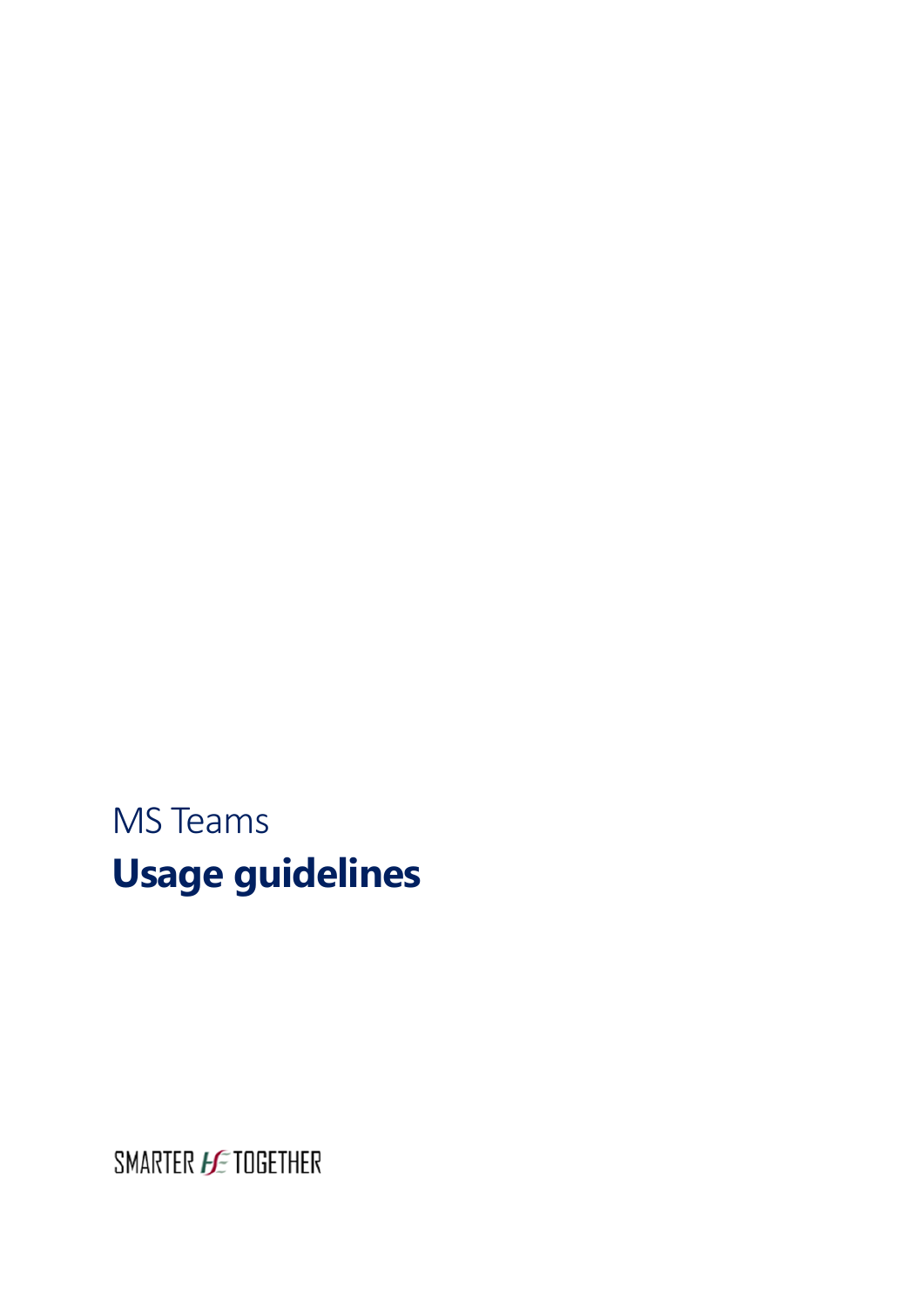



# **Microsoft Teams Usage Guidelines**

Microsoft Teams is a shared workspace that aims to encourage collaboration and communication within any team or project.

### **Accessing a Teams Meeting**

#### **Access via desktop app**

If you have HSE Teams licence, and you haven't already done so, download the MS Teams desktop app to your device and log in with your HSE network username (normally firstnamesurname) and password. Choose the 'desktop app' option when joining a meeting as certain features e.g. breakout rooms will only work via the desktop app.

#### **Access via browser**

Settings

If colleagues or service users do not have a HSE MS Teams licence, they can still attend meetings by clicking on the meeting link sent to them via email. These attendees will access the meeting via the browser.

MS Teams works best with a Google Chrome or Microsoft Edge browser; download either one if you don't already have it. MS Teams will not work well with Internet Explorer. To check what browser is currently being used and/or to change it:

- Enter 'default apps' in the 'search bar' at bottom left of your screen
- Scroll down to 'Web browser'. If the web browser is Internet Explorer, as seen below, rightclick on the Internet Explorer Icon and select Google Chrome or Microsoft Edge instead of Internet Explorer.

| త<br>Home                | Default apps                                         |                                                   | IVIDATE VVIIIUUWS US |
|--------------------------|------------------------------------------------------|---------------------------------------------------|----------------------|
| Find a setting<br>₽      | Photo viewer                                         |                                                   | Give us feedback     |
| Apps                     | Photos<br>W                                          |                                                   |                      |
| 巨<br>Apps & features     |                                                      |                                                   |                      |
| l 5<br>Default apps      | Video player                                         | Choose an app                                     |                      |
| Offline maps<br>Φį       | Films & TV                                           | Microsoft Edge<br>е<br>Recommended for Windows 10 |                      |
| Apps for websites<br>⊡   | Web browser                                          | Firefox<br>e                                      |                      |
| Video playback<br>$\Box$ | Internet Explorer<br>e                               | Google Chrome<br>q                                |                      |
|                          | Reset to the Microsoft recommended defaults<br>Reset | Internet Explorer<br>$\bm{e}$                     |                      |
|                          | Choose default apps by file type                     | Look for an app in the Store<br>合                 |                      |
|                          | Choose default apps by protocol                      |                                                   |                      |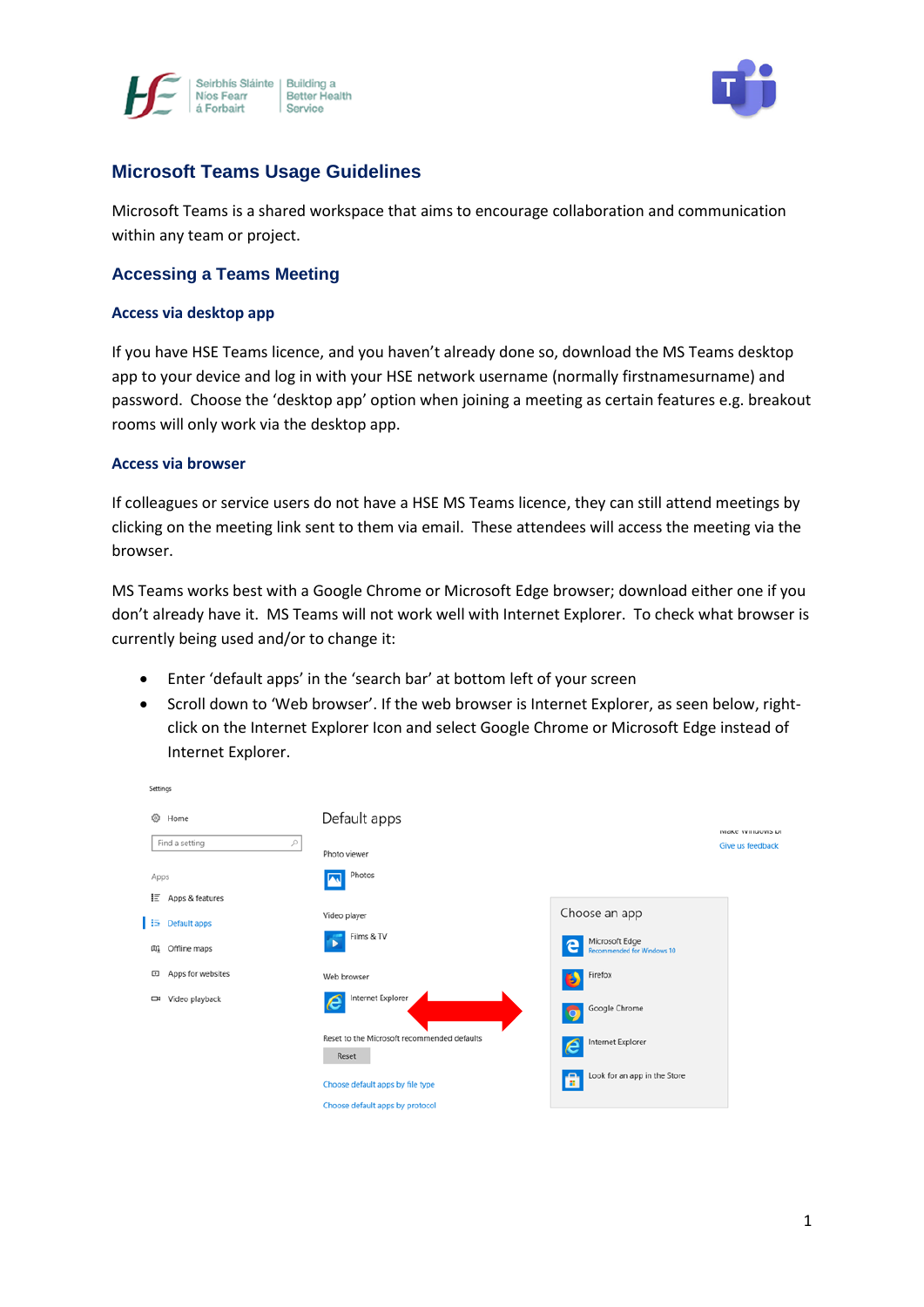



# **Attending a Teams Meeting**

- Join a meeting at least 3 minutes before the appointed time; this will allow you to adjust your audio and video settings etc. See our ['Tech Troubleshooting Guide'](https://www.ehealthireland.ie/MS-Teams-for-HSE-Staff/) for more details.
- You can turn on live captions and read subtitles in real-time (via meeting toolbar). This is a useful feature for those who are hard of hearing, have different levels of language proficiency, or are connecting from a loud location.
- Stay on 'mute' when not speaking yourself; use the 'hand up' icon or meeting chat to indicate that you have a query.

# **Chairing a Teams meeting; the Organiser**

- Use the Teams desktop app; the app generally allows a better meeting experience and certain features e.g. breakout rooms are *only* accessible via the desktop app.
- Before you send the invitation, use the 'Meeting Options' to decide who can present, whether/how you want meeting chat enabled, whether attendees need to wait in the lobby etc. You can also access 'Meeting Options' via the toolbar once the meeting has started e.g. you can re-designate an attendee as a presenter if you wish to allow them share document.
- If you are running a large/critical meeting, send a copy of your presentation to a trusted colleague who will also attend the meeting and designate this person as a 'presenter'.
- Encourage a culture of 'cameras on' for smaller meetings where possible this enables better communication, especially for new team members.
- When sharing content, zoom in (Ctrl +). This helps your attendees see what you're showing, which is usually smaller on their end.
- The Organiser can choose 'Gallery View, 'Large Gallery View' or 'Together Mode' (lecture theatre style) as preferred in 'More Options' in the meeting toolbar. For more information se[e here](https://www.ehealthireland.ie/MS-Teams-for-HSE-Staff/Top-Tips/)
- Note: the maximum number of attendees in a meeting is 1000.

# **Creating a team**

- Only create new Teams when you need to; it may be more appropriate to create a channel *see 'Channels' below.*
- If you are an owner of a Team, consider which members are necessary, and what channels are needed. Update the membership regularly to ensure it correctly reflects the actual team.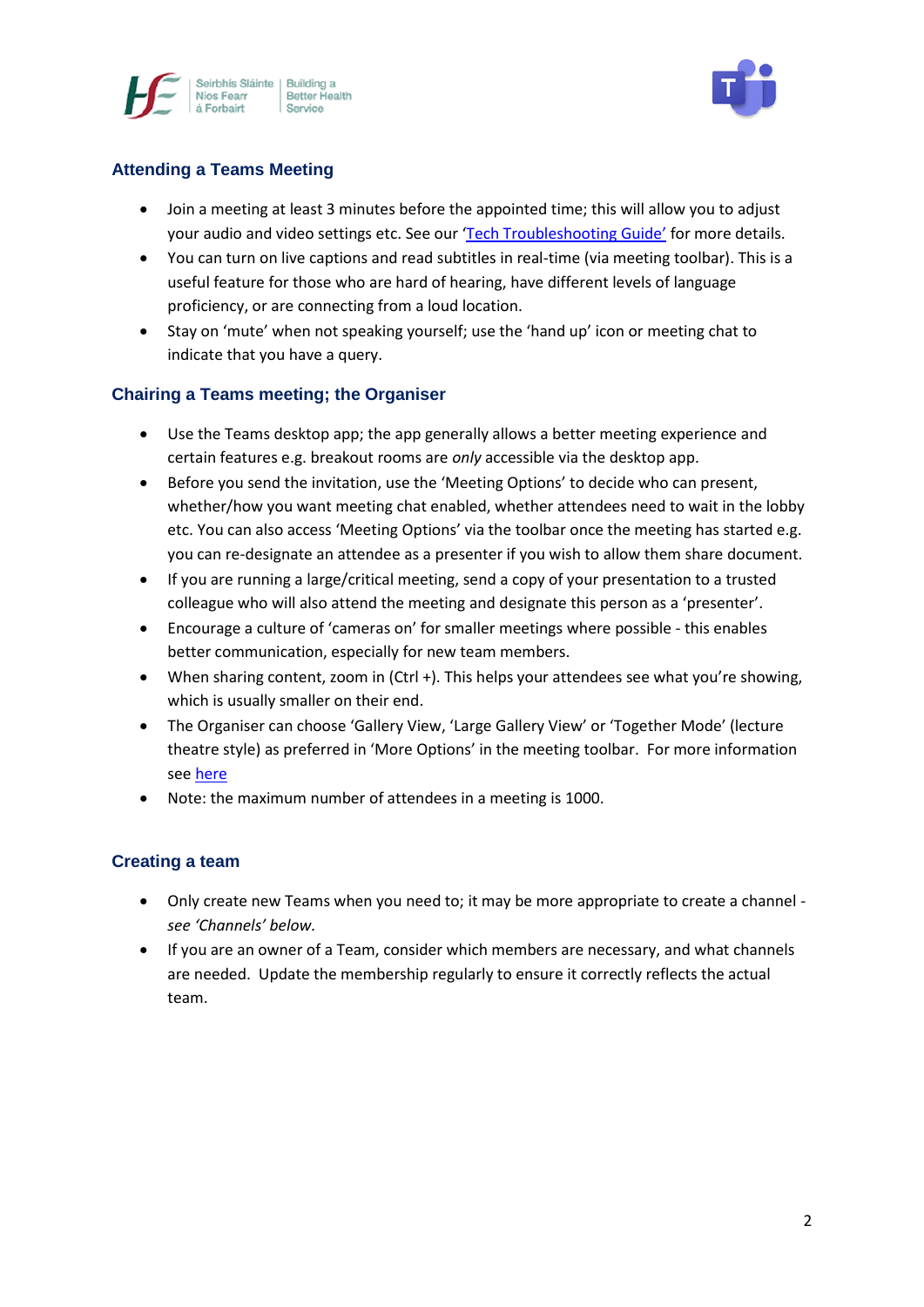



### **Naming your team**

Given the size and diverse functions of the organisation, the HSE does not currently prescribe how team owners should name teams. However, the below convention may be a helpful one to adapt:

### **[Function]- [Programme Name]-[Descriptive Name]-[Region]**

- Function = Broad Organisational Function Name
- Programme Name= Programme or project name (depending on scale)
- Descriptive Name= Clear description
- Region (if relevant) or 'national project' for example

#### **Examples**

- **1. HR- Accounting Reform- Payroll Project-CHO 9**
- **2. Health Promotion- Smoking Cessation- Schools Project- national**
- **3. Procurement- Legislation- 2021 Directive- northwest**

### **Channels**

- A channel is a focused private collaboration space within the team. Use channels for major elements of a programme of work only e.g. 'Clinical Research', 'Budget', 'Membership'. It may be appropriate to establish a channel within an existing team rather a new team e.g. a 'Recruitment' project channel within a 'HR' programme team.
- By default, any member can create a channel, but this can be managed by the team owner in Teams Settings; it may useful to restrict new channel creation to team owners for example.
- Remember that all Team members can see all content in the Team unless you create a Private channel. If you need certain information or documents restricted to certain team members only, set up a private channel.
- Private channels have their own owners who can add members and guests to that private channel
- $\circ$  Only existing members and guests in the team can be added to a private channel
- o Only members of the private channel can view private channel content For more information on setting up private channels see [here](https://www.ehealthireland.ie/MS-Teams-for-HSE-Staff/Top-Tips/)

#### **Messaging and files**

- Use Teams messaging as your internal project collaboration tool with colleagues; use email for more formal, external communication.
- One of the major advantages of Teams is the ability to co-edit documents, so send links to documents rather than the documents themselves. This will ensure that that the recipient sees the most recently edited version. Once edited, when another team member opens it, the document will note '*while you were away, new changes were made by X team member'*